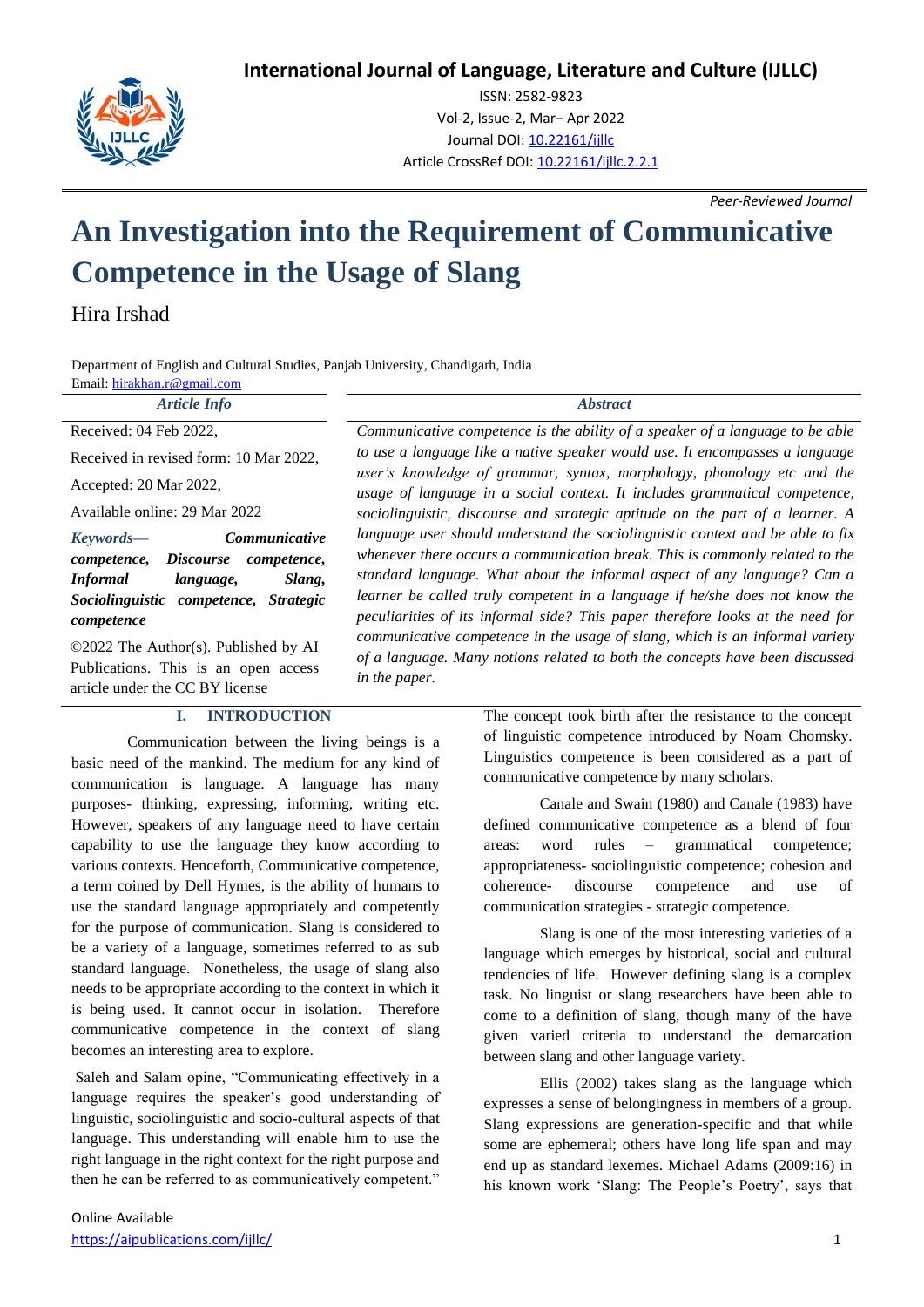"slang serves to meet the following purposes: to identify members of a group, to change the level of discourse in the direction of informality, and to oppose established authority". Spolsky mentions "Slang is a kind of jargon marked by its rejection of formal rules, its comparative freshness and its common ephemerality, and its marked use to claim solidarity". Zoltan and Ildiko have claimed, "Slang is a particular way of speaking, a variant of language usage, a situation-dependent communication code which is defined first of all by the attitude of the speaker – or rather, the use of which is the expression of an attitude."

It is a fact that slang fulfills a communication need just as standard language would. Slang is a form of communicating the necessary feelings and ideas of its users through the choice of words and vocabulary that fit their situations better than words of the standard language. It is the best, quick and the most viable way for its users to express themselves. It is a special language, which, may or may not satisfy the standard rules of the language, but surely provides more freedom for better communication than the standard language does.

Hence the question remains debatable – whether slang usage requires communicative competence or not. If we agree with the contention that the basic function of the language is to communicate –spoken or written – then slang is certainly the mode of communication that satisfies the basic parameters of competence and further if it serves the purpose of interpersonal understanding and following what the speaker or user of slang intends to say, then it certainly makes the speaker proficient also. While using slang, the speaker or the user may or may not be following the standard rules of the grammar, but s/he is able to communicate and make the other person follow what s/he intends to say and transmit.

## **II. COMPONENTS OF COMPETENCE AND SLANG**

Even if we consider the main parameters and characteristics of the 'Communicative Competence' as enumerated by Canale and Swain (1980), slang may not be fully and exhaustively justifying the all four components of competence as analyzed below but somehow covers each of the notions:

**2.1 Words and Rules:** The users of slang do not use the standard vocabulary and rules of the language. But slang certainly consists of some words, phrases, terms and vocabulary that is invented, created, developed, used and accepted as a special language in communication in intra and intergroup communication. Unlike the rules of grammar followed in the standard language, the slang terminology also follows the rules of slang word formation such as alphbetism, blending, clipping and reduplication. Moreover, as slang is largely the spoken content, it depends upon the choice of the user to use the words and terms as per the context and the need of the situation.

- **2.2 Appropriateness:** Since slang is generally the spoken part of the communication and is considered informal, the degree of appropriateness of this lingo can again be not generalized and determined. The speaker or the user knows the level of formality and courtesy to be followed and required while communicating. Moreover the decision of appropriateness of slang usage depends upon the intentions of the speaker and the nature and degree of response which he/she receives from the recipient. For instance, if the purpose of using the term is satisfied then the slang is certainly appropriate, however, there may be some reservations about the degree of appropriateness – lesser or higher. Further, it depends upon the attitude and psychological mindset of the person who evaluates this feature of slang. Being votary of liberalism and innovation in language usage, then slang seems to be appropriate as a language of young speakers as it communicates what s/he intends to.
- **2.3 Cohesion and Coherence:** The slang terms and vocabulary may not seemingly show any act or fact of forming a united whole which is referred to as cohesion. But when we use the slang vocabulary, the action or fact of conveying the information is justified as the basic purpose of the use of the language is fulfilled. The slang and its various variants may not be conforming to the fact or action of forming a united whole but the action or fact of using slang is certainly and unequivocally unites a whole set of people in a particular group giving them a special identity and place in the social group. . Further, coming to coherence, slang, when used in the proper context and purpose becomes logical and consistent because the user feels the need and the logic to use those terms in that particular situation. Moreover, the use of slang vocabulary makes 'sense' for the user as well as the listener. So it's content and ideas are well received by the concerned speech community in intra and inter group conversations. To be more specific, the use of slang may not satisfy the rules of the standard language; it goes in its own way in the same direction and can be considered close to cohesion and coherence.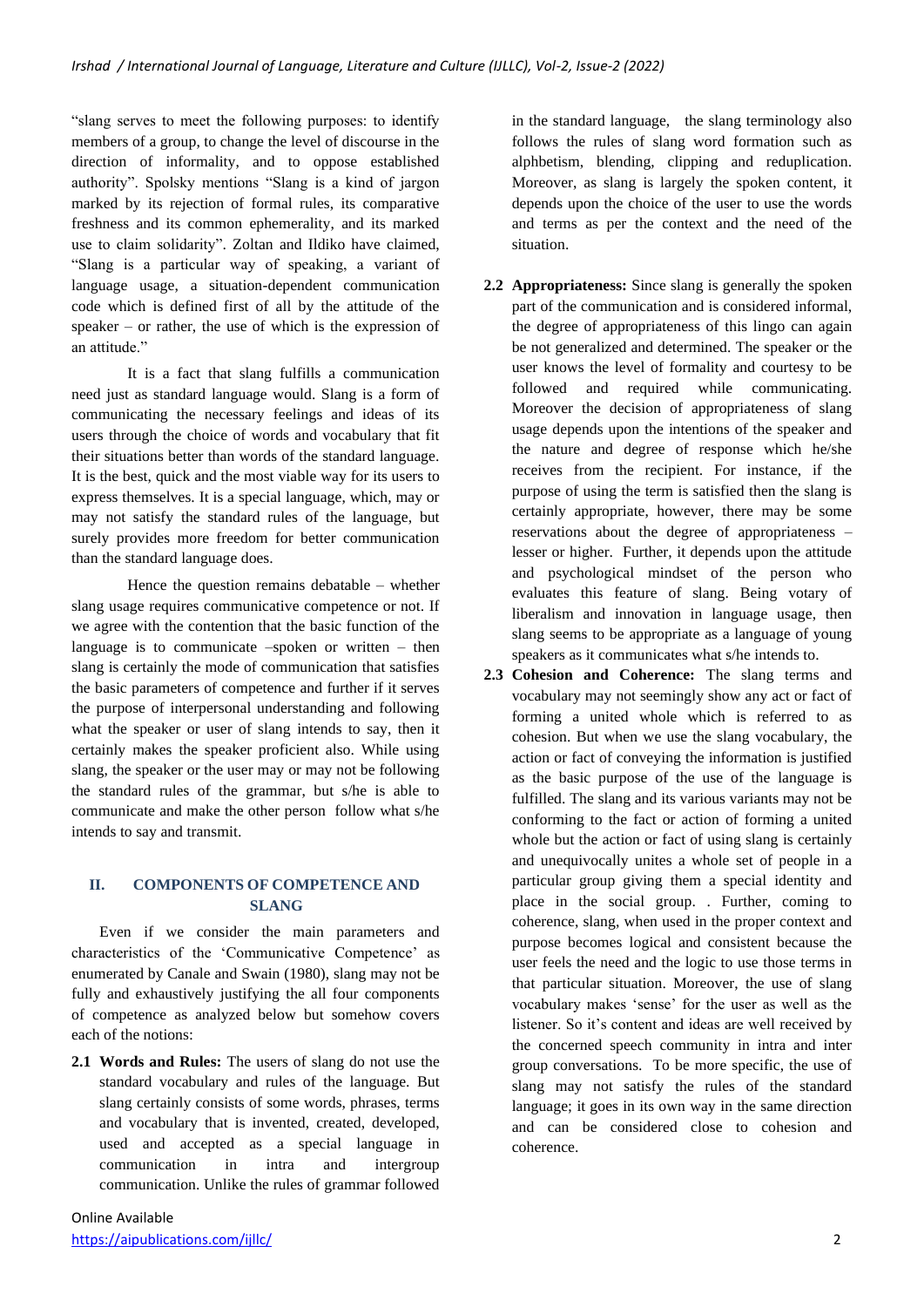**2.4 Use of Communication Strategies:** It would be interesting to note here that slang itself is used as a communication strategy while communicating in the standard language. The slang provides the psychological, interactive and communicative strengths to the user in the social group. When the speakers are unable to communicate their messages to the listeners due to any of the several reasons, slang comes to their rescue. And slang, as a communication strategy is used for many purposes- secrecy, maintaining group identity, euphemism etc. while using slang, the speakers can use some strategies that are common to that of standard language.

## **III. EVALUATION OF SLANG**

Referring to the Lyan David Tarvin's (2014) parameters for defining and explaining communicative competence, slang can also be evaluated on the basis of his five features as follows:

**3.1 Speakers must have the ability to use language ( Hymes,1972)**

Since slang is mostly the specialized spoken language, it allows their users the desired ability and capacity to use the language to communicate in their own way .

#### **3.2 Speakers must demonstrate the inclusion of the socio-cultural component of cultural appropriateness (Hymes,1972 , Canale & Swain,1980)**

Slang is considered to be context, culture, group and situation specific and hence demonstrate the inclusion of socio-cultural component in addition to the psychological and socio-linguistic elements.

## **3.3 Speakers must be able to make meaning(Savignon,2002)**

The slang terms, vocabulary and phrases when used in a conversation, certainly displays the desired and required meaning, well-understood by both the speaker/user and the listener. Both the user and the recipient understand the meaning and show the knowledge of the words and vocabulary of the slang.

**3.4 Speakers must use language in ways that are effective in accomplishing their desired tasks in a facile , almost unconscious manner (Palloti, 2010)** The slang words and vocabulary used by the speakers are effective in accomplishing and satisfying the

desired task and objectives of communication in a special, identifiable and desirable way. The innovative and special words coined with a purpose, in a conscious or unconscious manner are effective accomplishments.

**3.5 Speakers must be able to achieve these communicative tasks in social extended interactions wherein they have the skills and understanding to decode and encode messages with appropriate socio-cultural intent. (Hall & Pekarak Doehler,2011)**

The speakers of slang, using the slang words formed through alphabetism, clipping, shortening, reduplication, blending etc. are able to achieve and satisfy their communicative tasks for intra and inter group interactions. They are able to understand, decode and understand the inherent messages in the terms, phrases and words used in the communication. The secretive and special slang used in some special groups conveys everything required in their sociocultural contexts. The basic purpose of communication is to convey the things with appropriate socio-cultural intent and the use of slang in no way hampers this purpose rather it facilitates it in its own special way.

## **IV. DISCUSSION**

Using slang, the speaker gets self-generated liberty to use the words and terms which he/she thinks are the most suitable and convey the things which he wants to. Slang is comprised of the innovative, unique and creatively coined terms and vocabulary for the particular situations; it certainly enriches the language, though sometimes in a non-standard and irregular way.

Slang, for its users, fulfills a communication need just as standard language would. Sometimes, slang words or terms are the only words to express something which may not be available in the standard language. So, it is there need based and not for fun only. Slang results in better communication if used in an effective way with a proper knowledge of the purpose, context and the audience. Slang actually becomes a part of communicative competence. In order to become truly fluent, the language learner must understand how to be current. As Gloria Kopp quotes Mary Walton in, '5 Reasons Slang is Important for Language Learning', "Learning slang in language allows to remain current in your spoken ability and makes it possibly to hold fluent conversations with people of all generations."

Slang gives the flavor of local language and dialects of any language. If a language learner needs to have communicative competence in the respective language, he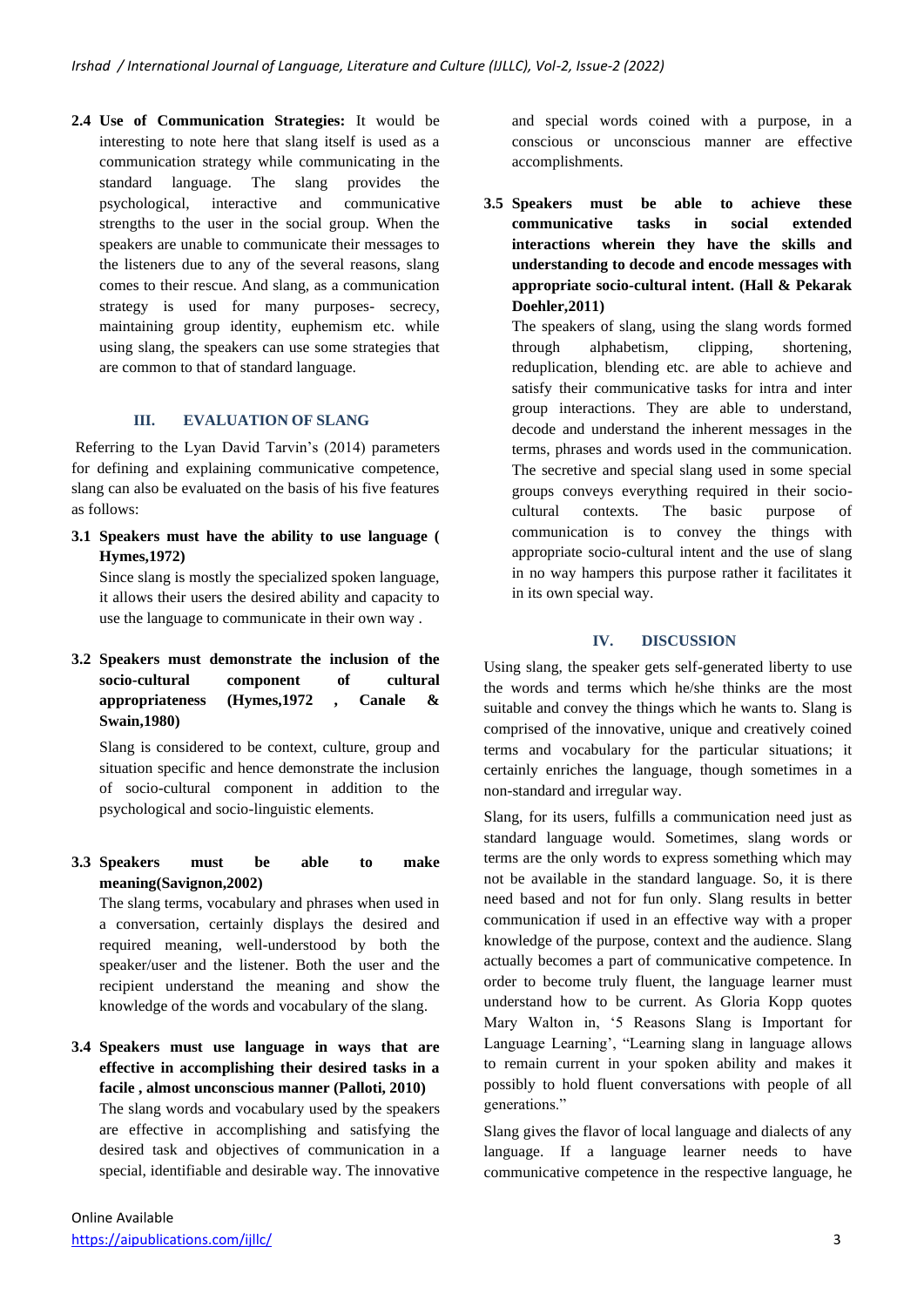should include slang in his learning too. When we learn and use slang, it opens the entryway for learning about the local history which in turn helps in understanding the formation, evolution and coinage of the slang words in the local community or group. This further helps in understanding the socio-cultural and psychological factors behind the slang development and usage and ultimately enhances the communicative competence in the immediate social context.

In a contradictory opinion, however, slang is not considered important as a feature and pre requisite for gaining the communicative competence. Slang is considered a barrier to communication when the slang terms or vocabulary used by the user or speaker becomes incomprehensible by the listener. It is simply a case of linguistic exclusion applied knowingly or unknowingly. Slang, being generally colloquial, belongs to a particular area. So it becomes a hindrance to understanding when used in a different area or people. Slang is functional for the speakers who already have some knowledge about the slang culture. For others, it creates a barrier to communication for the uninitiated. Since the words or new meanings perceived to be assigned may be unknown to some listeners, or the meanings may be understood as different, the scope and degree of efficacy of communication is limited. The purpose of language is enabling the speaker to communicate properly, but using a different dialect or language that is not known by all listeners can limit communicative competence.

Slang demonstrates the fluidity, flexibility, innovation and creativity of language and encompasses frequent attempts in changing, allowing additions / deletions and inventions to vocabulary. This may create the difficult situations of using and understanding both for the user as well as the receiver leading to limiting capacities to communicate effectively. Slang demands the users to know each and every element of the new terms and words developed in the social realm to keep them relevant and fit and competent to communicate. This results in the diversions of their energies and competence from academics to learning and unlearning the most fragile terms and vocabulary. Internet slang is the most frequently used variant of slang today. This growing trend makes slang globally more expanding, exhaustive and unmanageable. It has, to a certain extent, made the communication process difficult. Slang is considered as in-group language including some and excluding others. This process of inclusion and exclusion, though assigning unique identity to all in-group speakers, may exclude a large chunk of the population from the mainstream. Hence it results in creating some avoidable socio-linguistic divisions as well as emotional and cultural disintegration.

While using slang for communication, it is presumed that the speaker knows the context, situation, purpose as well as the degree of formality or informality. If the speaker/user misses or falters on any of the preconditions or nuances of the language, then the slang can be offensive and may jeopardize the very essence of effective communication thus seriously hampering communicative competence. As slang is dynamic and changes very quickly, it has some socio-psychological barriers to communication also. If you use yesterday's slang, you are labeled as outdated and find yourself in an embarrassing syndrome of being out of the mainstream. Slang, when used in communication, is considered as symbol of immaturity and insensitivity towards the basic cultural and technical ethos of the communicative competence. This may be treated as the basis for widening generational misunderstanding as well as degrading the seriousness of communication. The increasing use of slang and its various variants in future seems certain to prove that this is the 'real' language. This means that the generations to come will grow up believing that slang language, abbreviations and text language are the correct ways to communicate. It will affect the ability, commitment, competence and performance in proper communication. Slang vocabulary is generally considered vulgar and offensive, thus it becomes embarrassing and insensitive to some people specially when used in gender specific contexts and situations. In such cases, the original purpose of communication, which is to bring people together, is lost and in turn it abolishes the whole purpose of communication is negated resulting in clear failure and incompetence.

#### **VI CONCLUSION**

Summing up, it can be said, that, Slang is not good or bad in itself. It is just a part of the language which can be used effectively or ineffectively. Slang is neither good nor bad per se and the same goes for any other words. Slang can be considered as a particular level of meaning. The question of whether slang needs communicative competence too can thus be answered in two ways.

Firstly, the fact that slang is also a kind of language or a variety of language cannot be denied at any level. According to linguists, to be able to perform in any language, communicative competence is must. Therefore, if slang is considered to be a language and a variety of language, then communicative competence is a must for its use. That is to say, a slang user, to be competent enough for using it, needs to check the five boxes of the notion of competence; linguistic, grammatical, discourse, strategic and communicative. In other words, for slang usage one